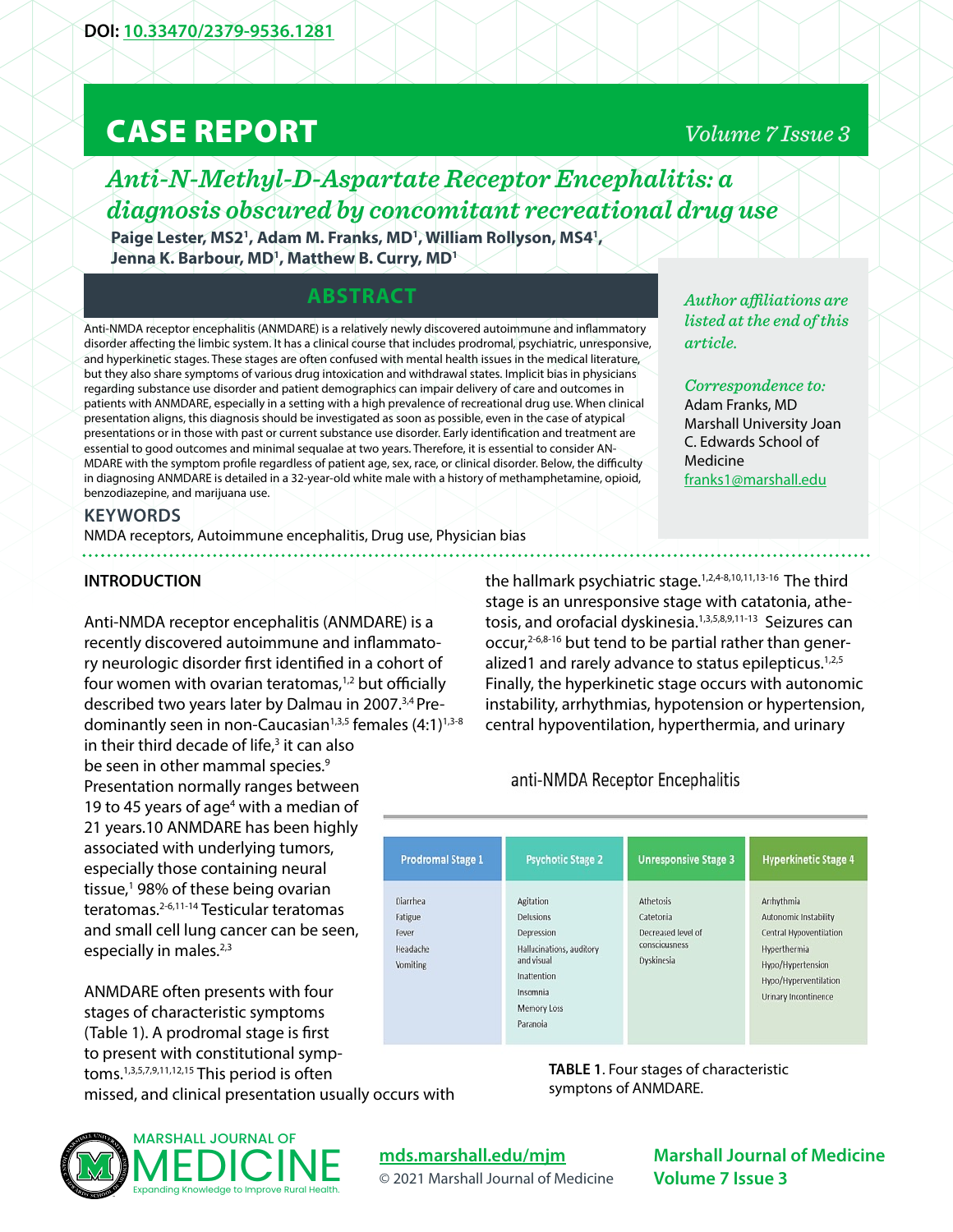Due to the psychiatric symptoms, ANMDARE is often confused with mental health conditions in the current literature. Despite the unresponsiveness, seizures, and autonomic dysfunction, little is mentioned about confusion with substance use disorders. With the potential for implicit bias of healthcare workers towards patients with substance use disorders, patient care can be deleteriously affected.<sup>17</sup> Below, the effect of biases is explored in this case of ANMDARE in the setting of an area with a high prevalence of recreational substance use.

#### **CASE PRESENTATION**

A 32-year-old Caucasian male with a past medical history of substance use disorder, anxiety, and bacterial meningitis presented to an outside hospital for seizure-like activity. Urine drug screen was positive

**Differential Diagnosis**

for methadone, marijuana, and benzodiazepines. The patient declined further neurologic workup due to fear of needles and confined spaces and was treated with levetiracetam (Keppra) empirically.

After discharge, the patient's family noted him making random odd comments. He also experienced auditory hallucination followed by several minutes of tonic-clonic seizure activity, despite compliance with levetiracetam. This was followed by a post-ictal state. In the emergency department, the patient was alert, oriented to person, and able to follow simple commands. Neurologic and musculoskeletal examination were unremarkable. Laboratory assessment revealed a leukocytosis (13 k/mL), low thyroid stimulation hormone (0.323 mIU/L) with normal free t3/t4 (2.86 pg/dL and 1.01 µg/dL), normal creatine phosphokinase (144 U/L), normal metabolic profile, and a drug screen positive for methadone and marijuana. Neurology placed him on long-term video monitor-

| Central Nervous System            |                                                            |                                                  |  |  |  |  |  |
|-----------------------------------|------------------------------------------------------------|--------------------------------------------------|--|--|--|--|--|
| Demyelinating Disorders           | Acute Disseminated Encephalomyelitis, Neuromyelitis Optica |                                                  |  |  |  |  |  |
| Encephalitis                      | Autoimmune                                                 | GABA, AMPA, LGI1 receptors                       |  |  |  |  |  |
|                                   |                                                            | PANDAS, Sydenham Chorea, Hashimoto's, Rasmussen, |  |  |  |  |  |
|                                   | Autoimmune Synaptic Receptor                               | Encephalitis Lethargica                          |  |  |  |  |  |
|                                   | Limbic                                                     |                                                  |  |  |  |  |  |
| Meningitis                        | <b>Bacterial</b>                                           |                                                  |  |  |  |  |  |
|                                   | Viral                                                      |                                                  |  |  |  |  |  |
| Vasculitis, CNS                   |                                                            |                                                  |  |  |  |  |  |
| Drug/Medication Related           |                                                            |                                                  |  |  |  |  |  |
| Drug Abuse                        |                                                            |                                                  |  |  |  |  |  |
| Drug Withdrawal                   |                                                            |                                                  |  |  |  |  |  |
| MAOI Neurotransmitter Disorder    |                                                            |                                                  |  |  |  |  |  |
| Neuroleptic Malignant Syndrome    |                                                            |                                                  |  |  |  |  |  |
| Psychiatric                       |                                                            |                                                  |  |  |  |  |  |
| Childhood Disintegrative Disorder |                                                            |                                                  |  |  |  |  |  |
| Kleine-Levin Syndrome             |                                                            |                                                  |  |  |  |  |  |
| Psychosis                         |                                                            |                                                  |  |  |  |  |  |
| Other                             |                                                            |                                                  |  |  |  |  |  |
| Inborn Errors of Metabolism       |                                                            |                                                  |  |  |  |  |  |

**TABLE 2**. Different Diagnosis for anti-NMDA receptor encephalitis. (GABA = Gamma Aminobutyric Acid, AMPA = alpha-Amino-3-Hydroxy-5-Methyl-Isoxazoleproionic Acid, LDI1 = Leucine-Rich Glioma-Inactivated 1, PANDAS = Pediatric Autoimmune Neuropsychiatric Disorders Associated with Streptococcal Infections) $1, 2, 5$ 



**[mds.marshall.edu/mjm](https://mds.marshall.edu/mjm/)** © 2021 Marshall Journal of Medicine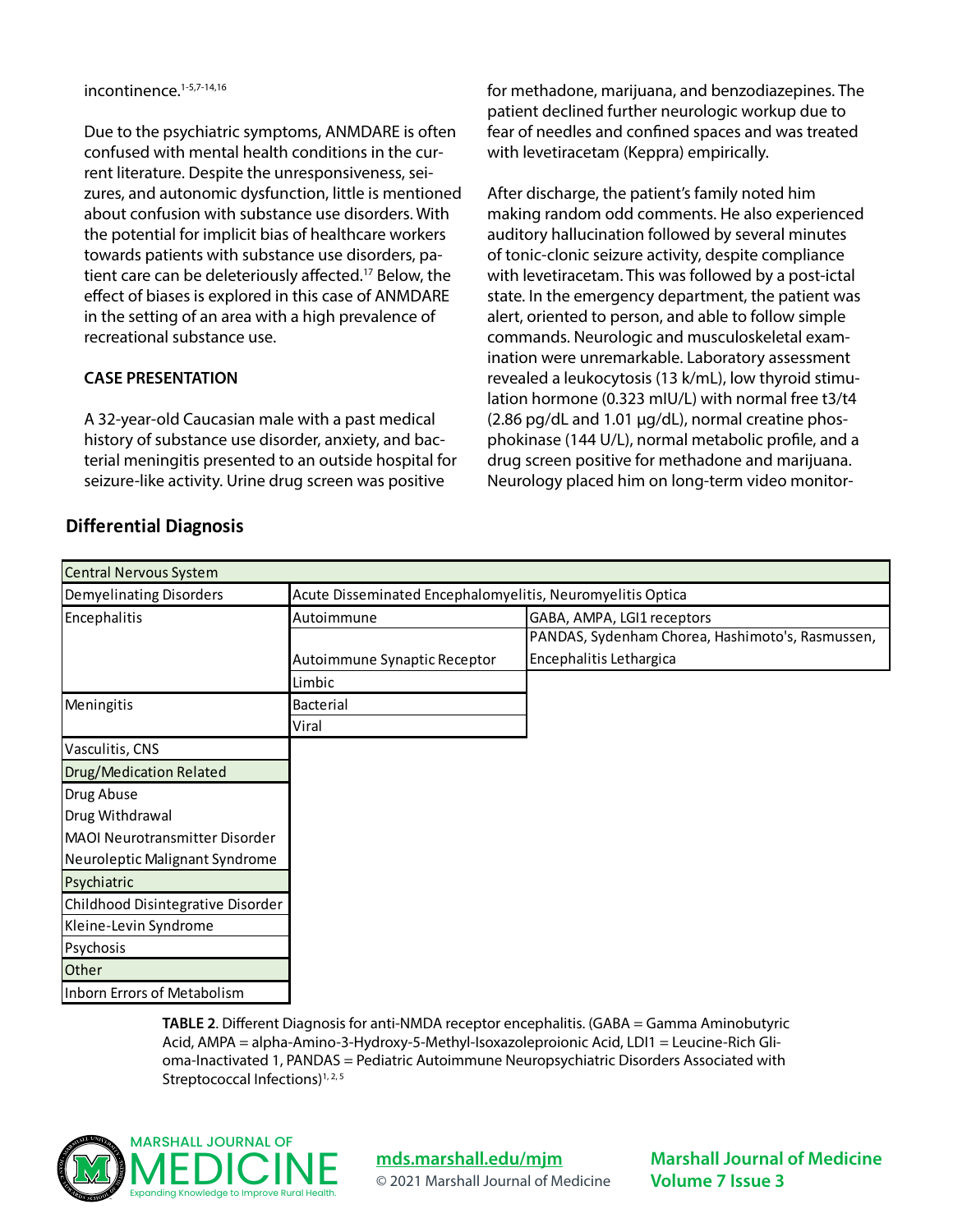| anti-NMDA Receptor        | <b>Alcohol</b>          |                         | <b>Amphetamines</b>     |                         | <b>Benzodiazepines</b> |                         | <b>Cannabinoids</b> |                    | Cocaine                 |                         | <b>Hallucinogens</b>    |         | <b>Opioids</b>          |                         |
|---------------------------|-------------------------|-------------------------|-------------------------|-------------------------|------------------------|-------------------------|---------------------|--------------------|-------------------------|-------------------------|-------------------------|---------|-------------------------|-------------------------|
| <b>Encephalitis</b>       |                         |                         |                         |                         |                        |                         |                     |                    |                         |                         |                         |         |                         |                         |
|                           | Use                     | W/D                     | Use                     | W/D                     | Use                    | W/D                     | Use                 | W/D                | Use                     | W/D                     | Use                     | $W/D$ * | Use                     | W/D                     |
| <b>Prodromal State</b>    |                         |                         |                         |                         |                        |                         |                     |                    |                         |                         |                         |         |                         |                         |
| Diarrhea                  |                         |                         | X                       | Χ                       |                        |                         |                     |                    |                         |                         |                         |         |                         | X                       |
| Fatigue                   |                         |                         |                         |                         |                        |                         |                     |                    |                         | Χ                       |                         |         | X                       |                         |
| Fever                     |                         | X                       |                         |                         |                        |                         |                     | X                  |                         |                         |                         |         |                         | X                       |
| Headache                  |                         | Χ                       |                         | Χ                       |                        | $\mathsf{X}$            |                     | Χ                  | $\mathsf{X}$            |                         |                         |         | Χ                       |                         |
| Vomiting                  | X                       | Χ                       | $\pmb{\mathsf{X}}$      |                         |                        |                         | Χ                   |                    |                         |                         | Χ                       |         | Χ                       | $\pmb{\mathsf{X}}$      |
| <b>Psychotic Stage</b>    |                         |                         |                         |                         |                        |                         |                     |                    |                         |                         |                         |         |                         |                         |
| Agitation                 |                         | Χ                       | Χ                       | Χ                       |                        |                         | Χ                   |                    | Χ                       |                         | Χ                       |         |                         | Χ                       |
| <b>Delusions</b>          |                         |                         | $\mathsf{X}$            |                         |                        |                         | X                   |                    | $\mathsf{X}$            |                         | Χ                       |         |                         |                         |
| Depression                | $\pmb{\mathsf{X}}$      |                         |                         | Χ                       |                        |                         |                     | $\pmb{\mathsf{X}}$ |                         | $\pmb{\mathsf{X}}$      |                         |         | $\pmb{\mathsf{X}}$      |                         |
| Hallucinations - auditory |                         | $\pmb{\mathsf{X}}$      | $\mathsf{X}$            |                         |                        | X                       | Χ                   |                    | $\sf X$                 |                         | $\overline{\mathsf{X}}$ |         |                         |                         |
| Inattention               | $\overline{\mathsf{X}}$ |                         |                         | $\overline{\mathsf{X}}$ |                        | $\overline{\mathsf{x}}$ |                     |                    |                         | $\overline{\mathsf{x}}$ | $\overline{x}$          |         | $\overline{\mathsf{X}}$ |                         |
| Insomnia                  | $\overline{\mathsf{x}}$ | Χ                       | $\overline{\mathsf{X}}$ | $\overline{X}$          |                        | $\overline{\mathsf{x}}$ |                     | Χ                  |                         |                         |                         |         |                         | Χ                       |
| Memory loss               |                         | $\overline{\mathsf{x}}$ |                         | $\overline{\mathsf{x}}$ | $\pmb{\mathsf{X}}$     |                         |                     |                    |                         |                         |                         |         | Χ                       | X                       |
| Anxiety or paranoia       | X                       | $\overline{\mathsf{x}}$ | X                       |                         |                        | X                       | X                   | Χ                  | $\overline{\mathsf{x}}$ | Χ                       | Χ                       |         | $\overline{\mathsf{x}}$ | $\overline{\mathsf{x}}$ |
| <b>Unresponsive Stage</b> |                         |                         |                         |                         |                        |                         |                     |                    |                         |                         |                         |         |                         |                         |
| Athetosis                 |                         |                         |                         |                         |                        |                         | Χ                   | ?                  | 5.                      |                         |                         |         |                         |                         |
| Catatonia                 |                         |                         |                         |                         |                        |                         |                     |                    |                         | Χ                       | Χ                       |         |                         |                         |
| Decreased Level of        | Χ                       |                         |                         |                         | Χ                      |                         |                     |                    |                         |                         |                         |         | Χ                       |                         |
| Seizures                  |                         | X                       | Χ                       |                         |                        | X                       | Χ                   | Χ                  | X                       |                         |                         |         | Χ                       |                         |
| <b>Hyperkinetic Stage</b> |                         |                         |                         |                         |                        |                         |                     |                    |                         |                         |                         |         |                         |                         |
| Arrhythmia                |                         |                         | $\mathsf{X}$            |                         |                        |                         |                     | Χ                  | $\sf X$                 |                         |                         |         | Χ                       |                         |
| Autonomic instability     |                         | X                       | $\pmb{\mathsf{X}}$      |                         | $\pmb{\mathsf{X}}$     |                         | Χ                   | Χ                  |                         |                         | X                       |         |                         |                         |
| Central hypoventilation   | $\pmb{\mathsf{X}}$      |                         |                         |                         | Χ                      |                         | Χ                   |                    |                         |                         |                         |         | $\pmb{\mathsf{X}}$      |                         |
| Hyperthermia              |                         |                         | $\sf X$                 |                         |                        |                         |                     |                    | $\mathsf{X}$            |                         | $\pmb{\mathsf{X}}$      |         |                         | $\mathsf{X}$            |
| Hypo/hypertension         | Χ                       | X                       | $\pmb{\mathsf{X}}$      |                         |                        |                         | Χ                   | Χ                  | $\pmb{\mathsf{X}}$      |                         | Χ                       |         | Χ                       | Χ                       |
| Hypo/hyperventilation     |                         |                         |                         |                         | Χ                      |                         | Χ                   |                    | Χ                       |                         | Χ                       |         | Χ                       |                         |
| Urinary incontinence      | Χ                       |                         |                         |                         |                        |                         |                     |                    |                         |                         |                         |         |                         |                         |

**TABLE 3**. Comparison of stages of anti-NMDA receptor encephalitis with symptoms of different substance use and withdrawal disorders.

ing (LTVM) and changed his levetiracetam to valproic acid (Depakene). Workup for infectious etiologies was initiated, and he was monitored for benzodiazepine withdrawal.

During hospital day 2, the patient was described as "looking scared... holding stomach... and…spitting" on LTVM. Electroencephalogram during the event showed left temporal sharply contoured theta epileptic activity. His valproic acid was increased, and he underwent MRI, which showed patchy meningeal signal enhancement in cerebral cortices concerning for chronic meningitis. Lumbar puncture (LP) was performed showing pattern concerning for viral meningitis. He was started on Acyclovir while the PCR

#### was pending.

The patient continued to have anxiety, paranoia, and fluctuating mental status. His symptoms were magnified during periods of invasive testing, which required general anesthesia to complete. Suspecting polysubstance dependence versus delirium, psychiatry started him on ziprasidone (Geodon). On hospital day 10, he experienced an auditory hallucination preceding a seizure despite adequate valproic acid levels. Infectious workup, including herpes PCR, returned negative, as did aerobic, anerobic, and fungal cerebrospinal fluid cultures. Carbamazepine was added. A repeat LP was performed for auto-immune encephalitis, and empiric steroids were initiated.



**[mds.marshall.edu/mjm](https://mds.marshall.edu/mjm/)** © 2021 Marshall Journal of Medicine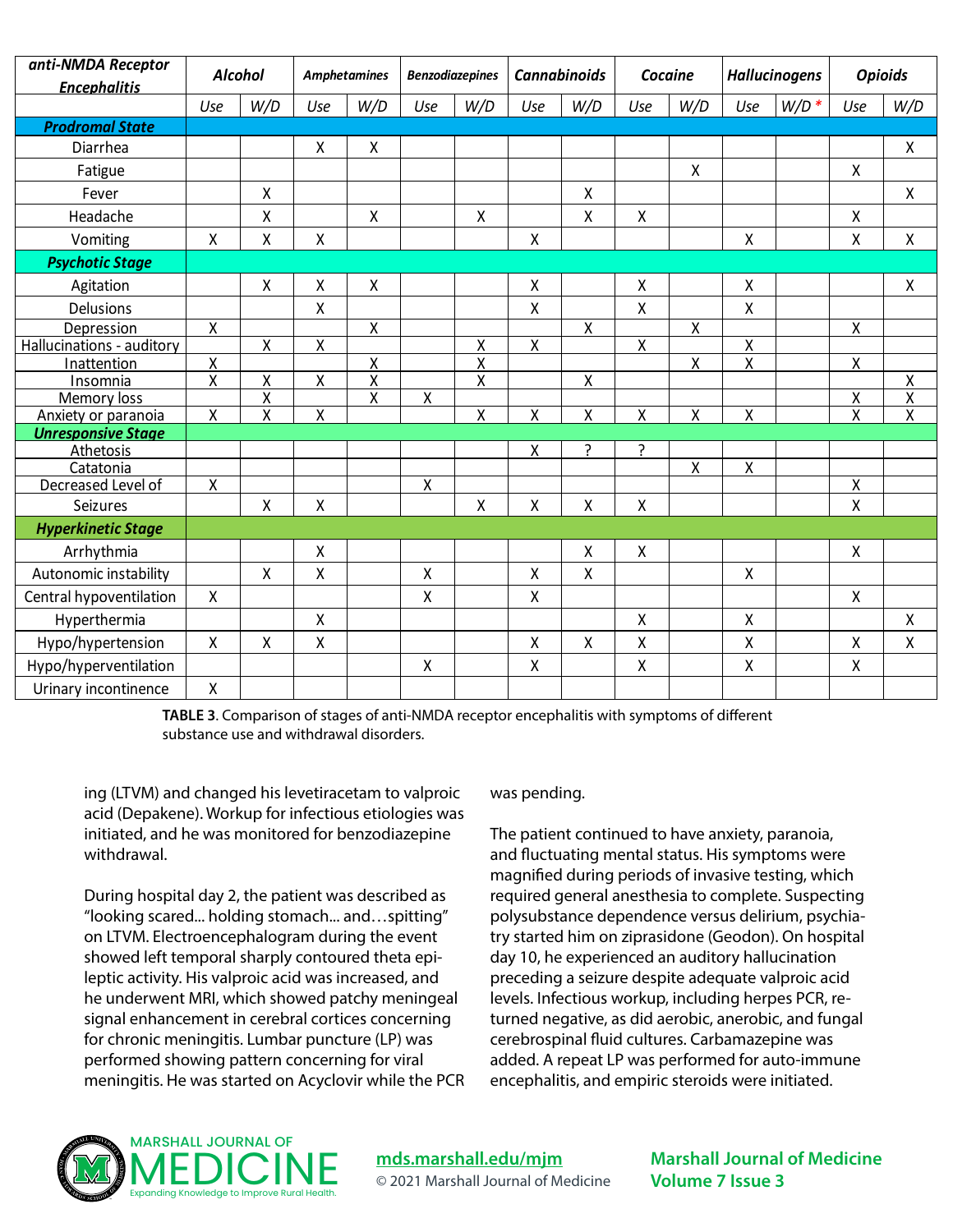On hospital day 23, anti-NMDA-receptor antibodies were reported positive. IVIG was started as his steroids were tapered. Paraneoplastic workup was performed, which found no malignancy; however, a prosthetic left testicle was discovered, the etiology of which the patient could not recall. He suffered no further seizures, though he still dealt with significant anxiety. He was discharged home on hospital day 28 with family care.

#### **DISCUSSION**

Encephalitis is an inflammatory disorder of the brain<sup>11,13</sup> that develops rapidly<sup>17</sup> and has a wide differential (Table 2). It occurs in 5-10 per 100,000 people yearly, but this is likely an underestimation.3 Encephalitis in the limbic system, which includes the medial temporal lobes, amygdala, and cingulate gyrus, $11$  affects the function of the brain regarding emotions, anesthesia induced amnesia, aversive memories, and addictive behavior.<sup>4</sup> ANMDARE is the most common autonomic limbic encephalitis.12 It constitutes up to 40% of viral negative1 and idiopathic encephalitis<sup>2</sup> and also 1% of patients with encephalitis in the intensive care unit.<sup>1</sup> NMDA receptors are located in the forebrain and hippocampus, $2,3$ as well as the basal ganglia, spinal cord, and cerebellum.<sup>5</sup> The receptors are tetramers of glutamine subunits (2 GluN1 and 2 GluN2/3) $1,3,4,7,13$  that work as ligand-gated channels. Through dopamine, serotonin, and glutamate, they play a role in Schizophrenia,<sup>2,4</sup> Parkinson's disease, 2,8 Alzheimer's disease, <sup>2,8</sup> and synaptic plasticity<sup>1</sup> the latter of which is important for memory, learning, and cognition.<sup>1,8</sup> Expressed symptoms depend upon affected receptor location.<sup>5</sup> While the exact cause has not been clarified,<sup>6</sup> pathophysiology follows autoimmune principles as IgG autoantibodies target the extracellular N-terminal of the GluN1 subunit.<sup>1,8</sup> Crosslinking causes reversible<sup>7,8</sup> internalization of both excitatory and inhibitory receptors,<sup>7</sup> which can be seen two hours after in vitro exposure.1-5,7 Long-term exposure causes excitability of receptors upon withdrawal.<sup>18</sup> The high prevalence of comorbid tumors, especially those with neurogenic components like ovarian teratomas, $2-6,11-14$  suggest a paraneoplastic etiology<sup>2</sup> and might supply the antigenic source for this disease.

of antibody testing, inflammatory markers, imaging changes, and immunotherapy response, is straightforward.13 ANMDARE can be diagnosed with the triad of 1) rapid onset of classic symptoms, 2) typical electroencephalogram (EEG) findings of diffuse or local slowing<sup>2,3,5,11,16</sup> and extreme delta brush, $3,5,11,16$  and 3) a reasonable exclusion of alternative causes.<sup>13</sup>

However, cerebrospinal fluid (CSF) and serum IgG anti-GLuN1 antibodies coupled with the exclusion of other diagnoses is considered reasonable certainty.8,13 What is difficult, especially in an environment of significant substance use, is even considering the diagnosis in the first place. The onset of ANMDARE typically presents with psychiatric symptoms, confusing it with acute intoxication or recreational substance withdrawal. This requires sequential elimination of alternate options from the differential (Table 2). Psychiatric diagnoses can be ruled out by the patient's progression to the unresponsive and/or hyperkinetic stages of ANMDARE. Differentiating it from substance use disorder is more complex because of the wide range of overlapping symptoms (Table 3).

Serologic testing lacks the specificity of CSF testing.3,11,13,15 While IgG antibodies of the GluN1 subunit are useful, there is unclear significance for IgA and IgM,7,13 as well as autoantibodies for GluN2/3.2,7,12,13 CSF will usually show lymphocytic pleocytosis and oligoclonal bands.1-3,5,11,13,16 EEG is abnormal in 90% of ANMDARE cases,<sup>1,3,5,11</sup> making it a useful tool to differentiate it from substance use disorder.<sup>12</sup> It most frequently shows an extreme delta brush pattern or synchronized delta wave (1-3Hz) superimposed on fast beta activity (20-30Hz)3,5,11,16 that does not vary with the circadian rhythm.<sup>16</sup> Imaging is largely unhelpful, as CT is usually normal and MRI is normal up to 70% of the time. When it is positive, findings tend to be transient and non-specific, $1,2,3,5$  with increased signal on T2-weighted or fluid attenuated inversion recovery in hippocampus, cerebellum, frontobasal or insular cortex, basal ganglia, brain stem, and spinal cord.1 Meningeal enhancement,<sup>1,10,11</sup> frontotemporal atrophy, $3$  and periventricular white matter demyelination<sup>1,3,13</sup> can also be observed. PET scans can reveal occipital lobe hypometabolism.<sup>3</sup> Locating an associated tumor with testicular or pelvic ultrasound may also be helpful in diagnosis. $1$ 

The workup for autoimmune encephalitis, consisting

As with other autoimmune pathologies, first line



**[mds.marshall.edu/mjm](https://mds.marshall.edu/mjm/)** © 2021 Marshall Journal of Medicine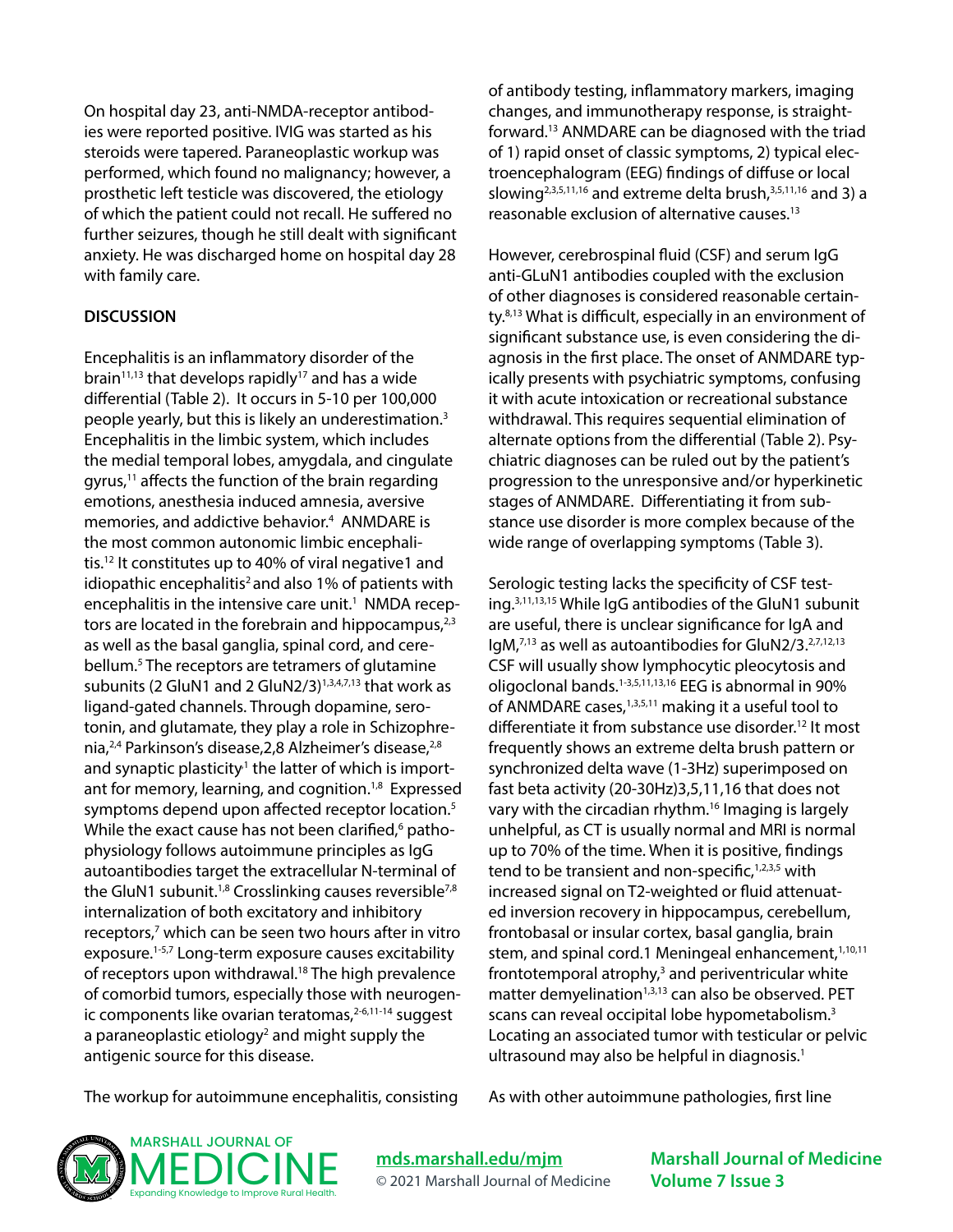treatment of ANMDARE includes decreasing autoantibodies through immunotherapies of steroids, IVIG, and plasmapheresis.<sup>1-8,11,14,15</sup> Resection of a tumor, if one is identified, improves success of treatment to 80% in combination with first-line immunotherapies. If those fail, second line treatment is rituximab or cyclophosphamide,1-3,5,6,10,11,14,15 which decreases autoantibody formation by depleting memory B cells, but is limited due potential side effects.<sup>8</sup> Multiple forms of treatment have proven effective.6,15 Still, long-term treatment, prolonged hospitalizations, and rehabilitation are common.<sup>1</sup> High levels of recovery from AN-MDARE, as defined by Modified Rankin Scores, occur in approximately 80% of patients within 2 years of disease onset.3,10,11,15 Predictors of good outcomes include lower severity of symptoms, lower levels of antibody titers, and early detection of the disorder, thus leading to early immunotherapy and/or tumor resection.<sup>1,3,5</sup> In fact, not starting treatment within 4 weeks of onset strongly predicts a poor outcome at 1 year. $14$ 

Implicit bias in healthcare professionals presents a potential barrier to early detection of, and thus better recovery from, ANMDARE. Central Appalachia shares the nation's prevalence of substance use disorders, where up to 50% of urban emergency departments and up to 40% of inpatient admissions involve alcohol and other substance use disorders.19 Overall, physicians carry negative attitudes towards patients with substance use disorder,<sup>17</sup> and these attitudes deteriorate throughout training.19 Patients are labelled as "difficult," as they are perceived to repetitively over-utilize healthcare and monopolize resources.19 These stigmatizing attitudes can affect healthcare delivery through avoidant behaviors, poor communication, and misattributing physical symptoms.<sup>17</sup> Medical errors can occur from any of the 32 different identified cognitive biases, but diagnostic inaccuracies predominately are associated with overconfidence, anchoring effect, information bias, and availability bias.<sup>20</sup>

In this case, the patient's gender decreased the likelihood of ANMDARE. Furthermore, anchoring on his substance use disorder delayed diagnosis and treatment. Alternative diagnoses, including AN-MDARE, should be considered when symptoms persist beyond the expected course of intoxication or withdrawal, or if seizures persist despite therapeutic levels of anticonvulsants. Ongoing use of recreational substances can prolong these times, but this can be reassessed with repeated drug screening.

#### **CONCLUSION**

ANMDARE is a complex medical condition that can easily be mistaken for psychiatric and substance use disorders. Physicians should consider all possible differential diagnoses, regardless of patient history and background, when presented with symptoms that resemble ANMDARE in order to get prompt treatment and increase the likelihood of full recovery.

#### **AUTHOR AFFILIATIONS**

1. Marshall University Joan C. Edwards School of Medicine, Huntington, West Virginia

#### **REFERENCES**

- 1. Jones KC, Benseler SM, Moharir M. Anti-NMDA Receptor Encephalitis. Neuroimaging Clin N Am. 2013;23(2):309-320.
- 2. Punja M, Pomerleau AC, Devlin JJ, Morgan BW, Schier JG, Schwartz MD. Anti-N-methyl-D-aspartate receptor (anti-NMDAR) encephalitis: an etiology worth considering in the differential diagnosis of delirium. Clin Toxicol (Phila). 2013;51(8):794-797.
- 3. Venkatesan A, Adatia K. Anti-NMDA-Receptor Encephalitis: From Bench to Clinic. ACS Chem Neurosci. 2017;8(12):2586-2595.
- 4. Pryzbylkowski PG, Dunkman WJ, Liu R, Chen L. Case report: Anti-N-methyl-D-aspartate receptor encephalitis and its anesthetic implications. Anesth Analg. 2011;113(5):1188-1191.
- 5. Jandu AS, Odor PM, Vidgeon SD. Status epilepticus and anti-NMDA receptor encephalitis after resection of an ovarian teratoma. J Intensive Care Soc. 2016;17(4):346-352.
- 6. Wang H. Anti-NMDA Receptor Encephalitis and Vaccination. Int J Mol Sci. 2017;18(1).
- 7. Kayser MS, Dalmau J. Anti-NMDA receptor encephalitis, autoimmunity, and psychosis. Schizophr Res. 2016;176(1):36-40.
- 8. Hughes EG, Peng X, Gleichman AJ, et al. Cellular and synaptic mechanisms of anti-NMDA receptor



**[mds.marshall.edu/mjm](https://mds.marshall.edu/mjm/)** © 2021 Marshall Journal of Medicine